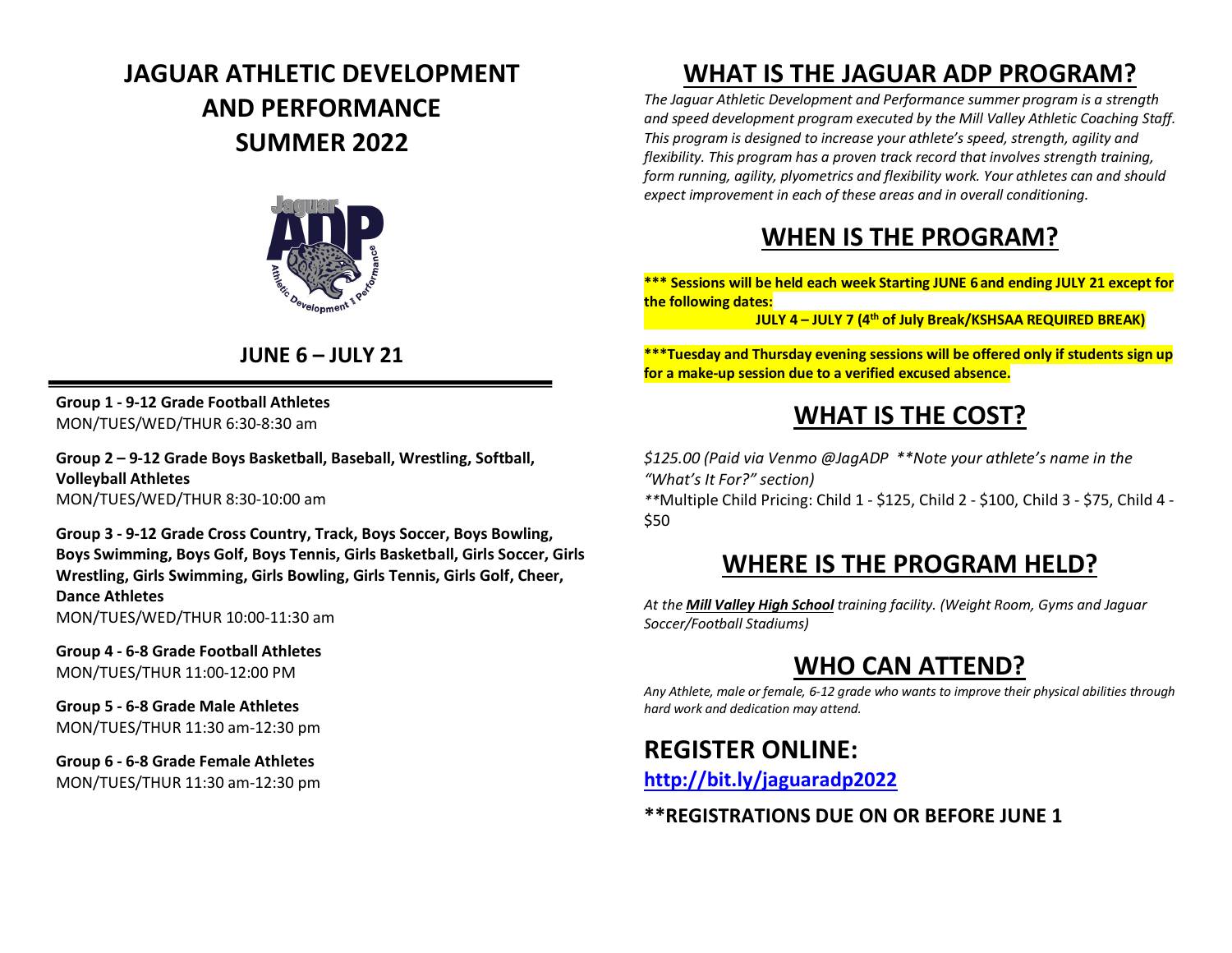#### **Goals of the Program:**

- To prepare athletes for the demands of their sport through sciencebased programming.
	- § This includes strength, speed, agility, conditioning, and mobility.
- To help build up the confidence of the athlete through team-based training.

#### **Demands and Potential Outcomes:**

- § **Baseball** 
	- Demands of the sport include max effort sprinting, rotational movements, high demand on upper body – swing, throw, etc.
	- We can improve these skills through max effort sprinting, lower body power development – front squats, loaded vertical jumps, loaded rotational throws.
	- Potential sport specific outcomes include increased throw/pitch speed, faster home to first sprint time.
- **Basketball**
	- Demands of the sport include running, jumping, ball handling, shooting, blocking and rebounding – these demands incorporate all major muscle areas especially the hips thighs, and shoulders.
	- We can improve these skills through both strength and powerbased movements – loaded vertical jumps, front squats/back squats, Olympic lifts, max effort sprinting.
	- Potential sport specific outcomes include increased vertical jump, increased ability to defend using lateral quickness/agility, more consistent jump shot technique through increased shoulder stability.
- **Bowling** 
	- Demands of the sports include upper body strength, power, mobility, and balance.
	- We can improve these demands through upper body strength and power training, bench, incline bench, shoulder press, etc. Balance demands can be improved through agility training, quickness, and other lower body based methods.
	- Sport specific outcomes include increased grip strength to help throw heaver bowling balls, greater rev rate (increased RPM of ball).
- **Cheer/Dance** 
	- Demands of the sport include lower body strength, lower body power, upper body strength and mobility.
	- We can improve these skills through training for lower body power – back squats, front squats, loaded jumps, plyometrics, etc. Overhead stability can be improved through shoulder presses and other overhead stability movements – loaded overhead carry.
	- Potential sport specific outcomes include increased vertical jump and lower body power for tumbling. Increased balance, agility, lateral quickness for dance.
- § **Cross Country**
	- Demands of the sport include running, repetitive leg and arm movements. These demands include all lower body muscle areas, postural muscles – abdomen, pelvis and back.
	- We can improve these skills through lower body strength training and general upper body strength training.
	- Faster times for those in distance events.
- **Football** 
	- Demands of the sport include increased needs for muscular strength, power, speed, multi-directional agility as well as the ability for repetitive max effort sprinting (5-8 seconds per play) – these demands involve all major muscle areas.
	- We can improve these demands through strength and power movements – back squats, front squats, cleans, etc.
	- Potential sport outcomes include increased muscular strength, faster sprint times, more explosive on the field of play. Increased vertical jump height, broad jump distance, and other power focused measurements that are common in football.
- **Golf** 
	- Demands of the sport include lower body strength, lower body power, high demand for rotational movements.
	- We can improve these skills through full body strength training, rotational movements, upper body mobility.
	- Sport specific outcomes could include increased club head speed, longer drive distance.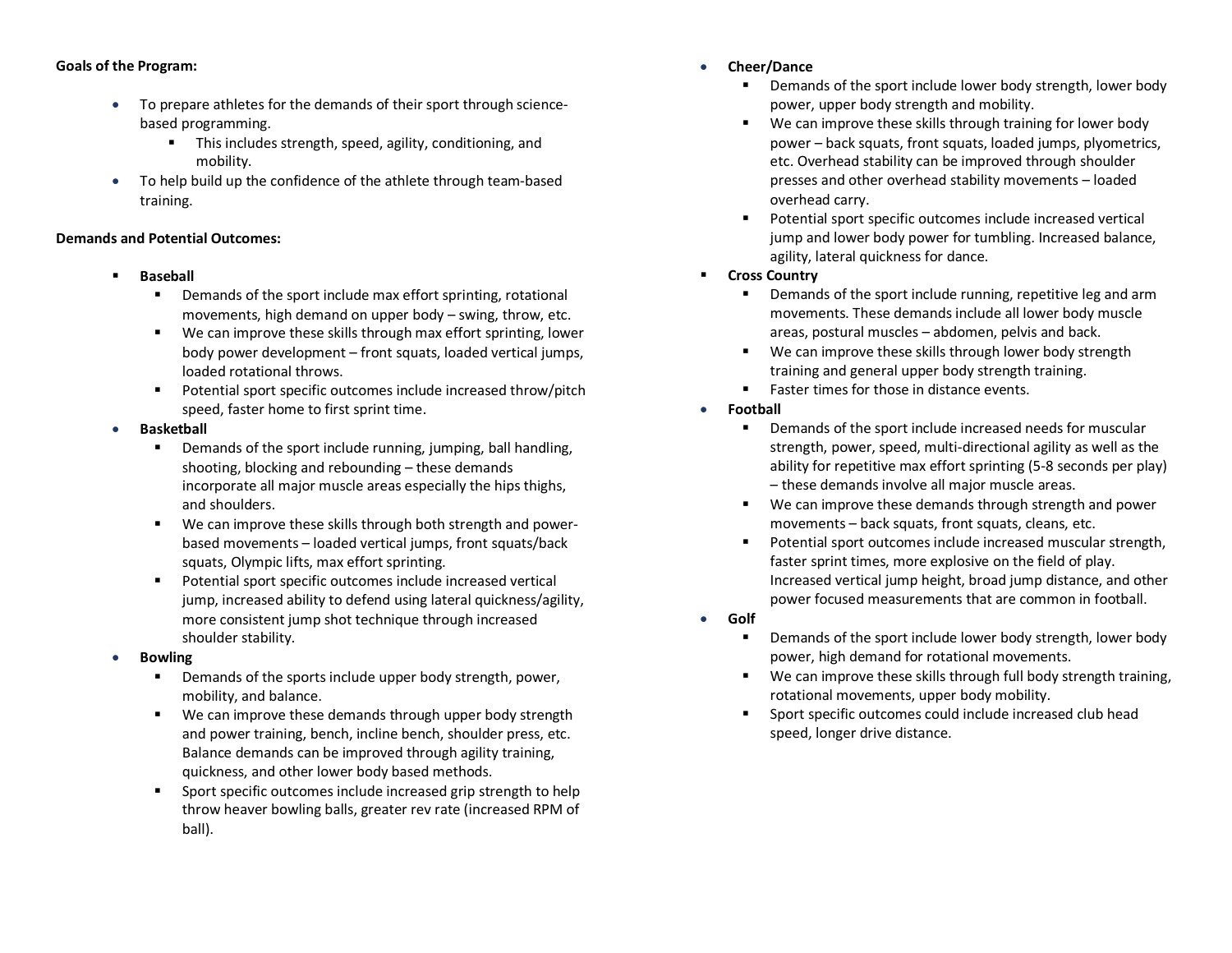- **Soccer** 
	- Demands of the sport include lower body strength, upper body strength, repeated max effort sprinting, high demand for muscular endurance.
	- We can improve these skills through max effort sprinting, max effort conditioning, lower body training – front squats, back squats, plyometrics, isometric holds, etc.
	- Potential sport specific outcomes include increased sprint speed, leg strength to increase speed of shots on goal.
- **Softball** 
	- Demands of the sport include repeated max effort sprinting, rotational movements from hitting.
	- These skills can be developed through sprint training, upper body training to help promote shoulder stability and health.
	- Sport specific outcomes include faster base to base sprint time, pitch speed, throw speed and lateral quickness and agility.
- **Swimming** 
	- Demands of the sport include repetitive upper and lower body movements, lower body strength, power – upper body strength, mobility, stability (shoulders).
	- We can improve these through upper body training, to help reduce injury risk in the shoulders, lower body strength and power training through different squat variations.
	- Sport specific outcomes could include increased ability to maintain form through shoulder stability training, lower back strengthening, and general strength.
- § **Tennis**
	- Demands of the sport include lateral quickness, agility, muscular endurance, upper body strength and power – rotational movements are in high demand as well. These demands incorporate all muscle areas.
	- We can improve these skills through lateral quickness and agility training, lower body strength training, upper body strength training, and rotational movements.
	- Sport specific outcomes include increased serve speed, lateral quickness to help with volleying.
- § **Track**
	- Demands of the sport include running, repetitive leg and arm movements. These demands include all lower body muscle areas, postural muscles – abdomen, pelvis and back.
	- We can improve these skills through lower body strength training, a variety of plyometric training and general upper body strength training.
		- o Jumping events:
			- § Jumping events can be improved through a combination of plyometrics, increased lower body power, and general strength training.
		- o Throwing events:
			- Throwing events can be improved through training lower body power, shoulder and scapula training in the upper body, med ball work and general strength training.
		- o Sprinting events:
			- § Sprinting events can be improved through lower body strength training, lower body power development, and repeated max effort sprinting with proper rest periods.
		- o Distance events:
			- Distance events can be improved through a lower body strength training, and general upper body strength training. Also, training to help prevent overuse and injury. Refer to cross country for more.
- § **Volleyball**
	- Demands of the sport include max lower body power, strength, upper body strength, balance – these demands include all major muscle areas. Lateral quickness, muscular endurance.
	- We can improve these skills through upper and lower body power training, lower body strength training as well as max effort jumping, sprinting.
	- § Sport specific outcomes include increased jumping ability, greater upper body strength to increase power on serving attacking and hitting. Increased agility and lateral quickness to help with passing, setting, digging, and blocking. Help prevent shoulder and back injury from overuse.